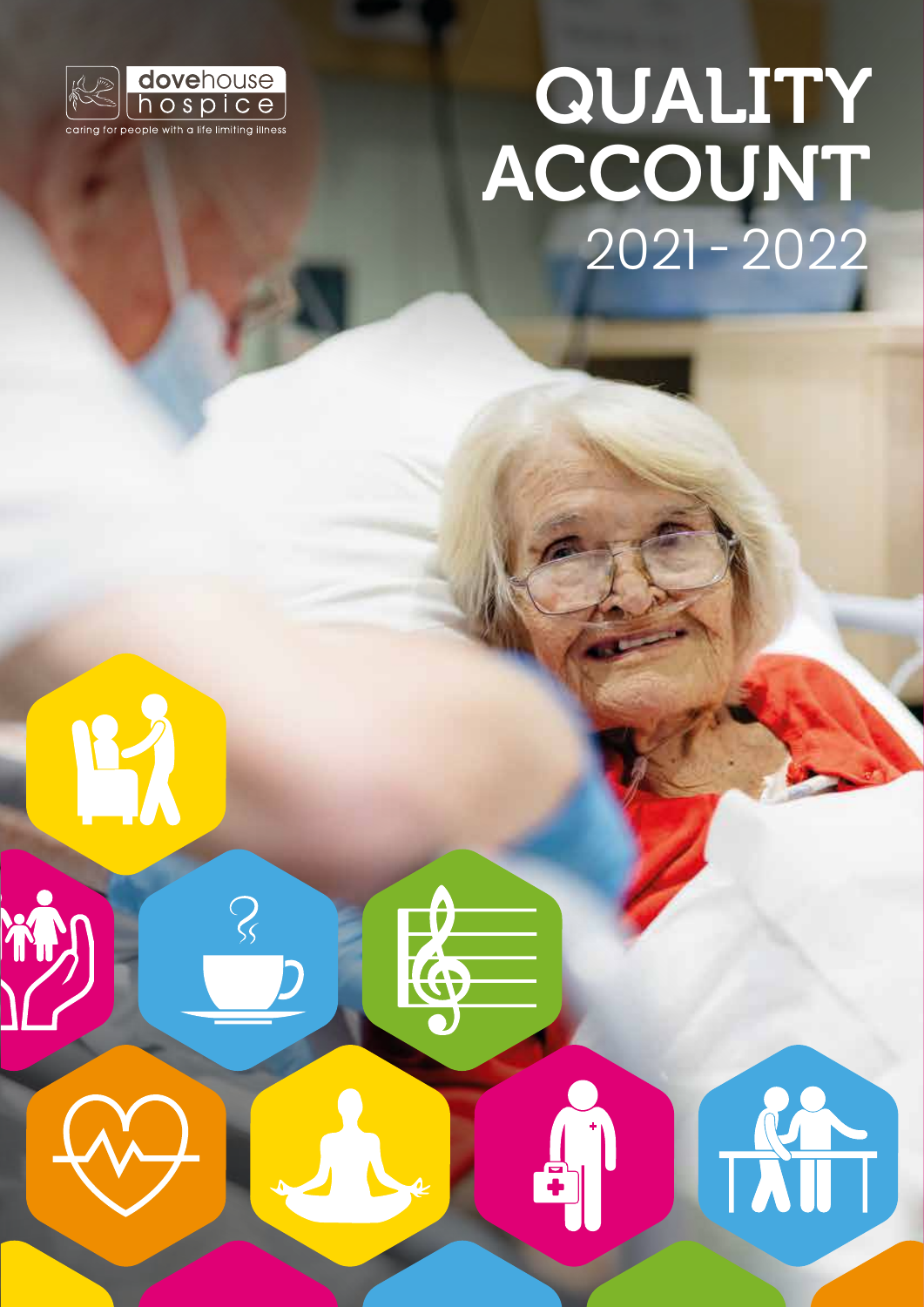Welcome to our Quality Report for the year ending March 2022, highlighting our commitment and drive in providing quality care and services for our patients and their families. Within an exceptionally challenging healthcare environment there has been a consistent focus on **delivering safe, effective and responsive care, putting those who access our services at the heart of this process.** In the report we look back at our priorities for the year, outline our achievements and successes, but also reflect on areas of learning and improvement as we set out our goals for the following year.

Whilst the emphasis of the report is centred on quality we do include certain statistics to give you some perspective of the services we have provided, in a year which has been severely affected by the covid pandemic. However, despite all the uncertainty, what has remained consistent is a culture in which our employees and volunteers 'live' quality in all their actions, through their passion, positivity and professionalism, which underpins everything we do at Dove House.

Delivering high quality accessible care is important to us and we hope this report demonstrates our commitment to continuously improve the quality of the services we offer. It is heart-warming and

**98%** of those who had experienced our care rated it as very good (Stakeholder Analysis 2022)

reassuring to read some of the poignant stories and comments from those who have accessed our services over the past 12 months and to reflect that **98% of respondents in a comprehensive external survey rated our care as 'very good'.** What is also important to acknowledge, is that despite the restrictions imposed due to the pandemic, we **never closed our doors to family and friends wishing to visit loved ones.**

We know going forward there will be challenges on a number of fronts as we explore ways to develop our services, in order to meet the changing needs of the community. This will be underpinned by robust stakeholder analysis so all of our stakeholders can help shape high quality, responsive, holistic care where everyone in Hull and East Yorkshire affected by a life limiting illness can access our services.

Chris Sadler Chief Executive

- **3** CEO Welcome
- **4** Board Committment
- **5** Our Care in Numbers
- **8 6** Looking Back
	- **9** Laura's Story
- **11 10** People and Development
- **16 12** Promoting Patient Safety
	- **17** Emily's Story
	- **18** Our Partipation in Clinical Audits
	- **19** Family Comments
	- **22** Priorities for Improvement
- **23 20** Extra Special Moments

# Contents Welcome

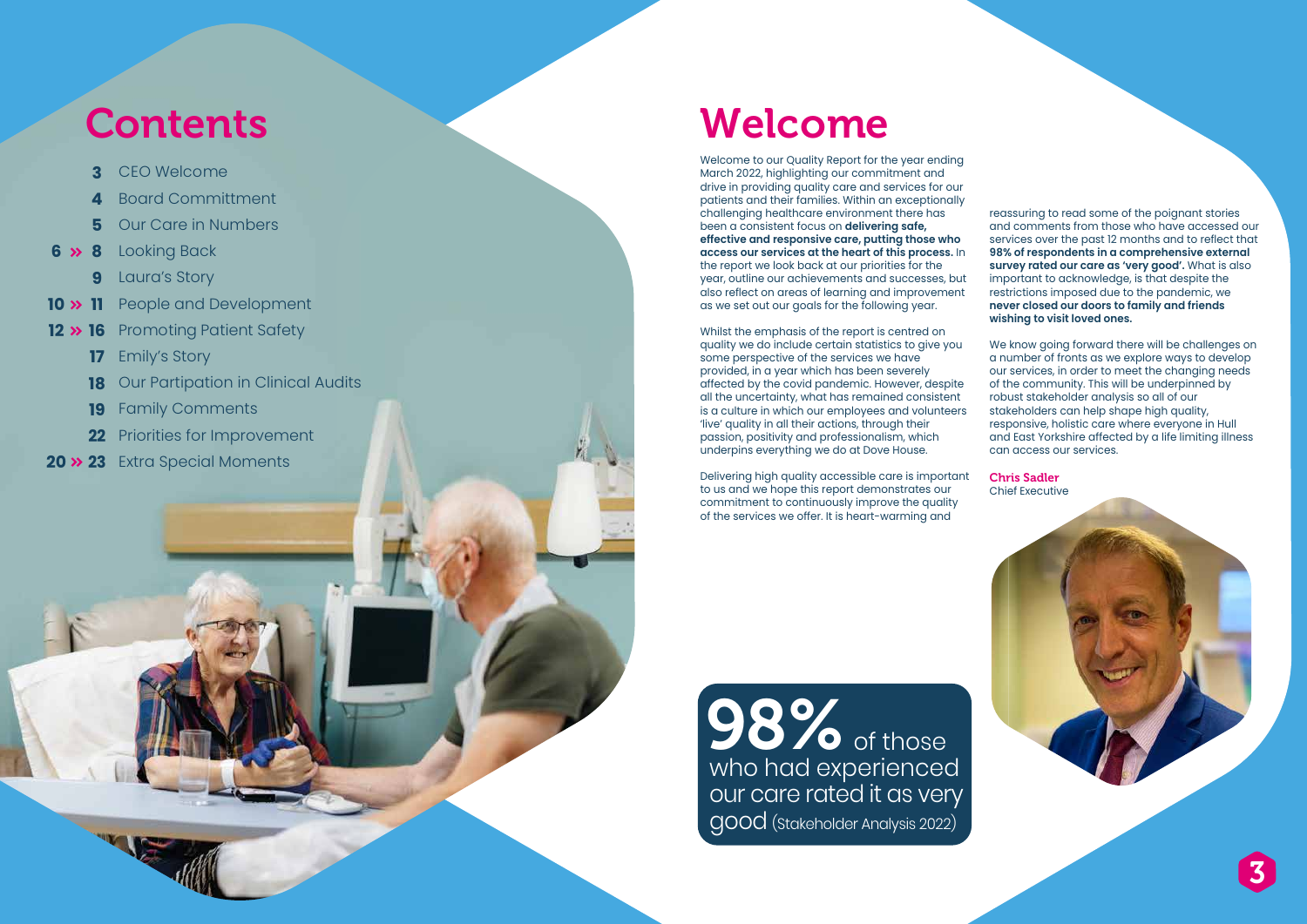109 patients accessed the therapy teams

13% referrals were<br>themselves or by a family hospital or community  $\blacktriangleright$   $\blacktriangleright$   $\blacktriangleright$  from patients themselves or by a family member or friend

 referrals 24% referr hospital or community Palliative Care Teams 4 **4 11 Principle of the Contract Contract Contract Contract Contract Contract Contract Contract Contract Contract Contract Contract Contract Contract Contract Contract Contract Contract Contract Contract Contract Contra** 

Trustees have a responsibility to look after the wellbeing of the organisation, which is not just through strategic direction and financial health but through challenge and support of clinical areas and services. At each Board meeting we **discuss some of the key clinical issues** and all trustees can attend both the **Clinical Focus Group** and the

**Quality, Compliance and Improvement Group.** It is also important that trustees gain an insight into what life is like on the ground, and whilst Covid has disrupted this over the past year, trustees are keen in non-traditional ways to contribute to the quality and success of the organisation.

> **79** sessions of Music **Therapy** delivered by staff

#### Philip Daniels Chair of the Board of Trustees

# Board Commitment to Quality

On behalf of the Board of Trustees we are proud of the work and commitment that we make as an organisation towards improving the quality of the clinical services for our patients and their families. We are extremely grateful for the dedication and work of all our clinical and support staff, as well as their endeavours to continually reflect, learn and improve. We feel this report supports and highlights the work around quality and is another step in our development as an organisation, one which we will build on in the future.

# Our Care In Numbers

2021/22 was another year where Covid restrictions meant we couldn't help as many people as we are used to because many of our usual services were still not operating. We are however so proud of the amount of local people who we could care for in this second difficult year:

45% of inpatients were from East Yorkshire 53%

of inpatients

201 people died<br>
at Dove House

112 Physiotherapy<br>
assessments

275

Inpatient admissions

# 30 patients accessed Occupational Therapy



were from Hull contacts made by the Motor Neurone Disease nurse 98

8

**T** Outpatient

**Complementary** Therapy sessions

10 admissions for<br>Respite Care

1280 total referrals received for our care

339people helped by the Family Support Team

124

 admissions for Pain & Symptom management 3458

Family Support Team made

contacts to adults and children who needed support



days average stay on the Inpatient Unit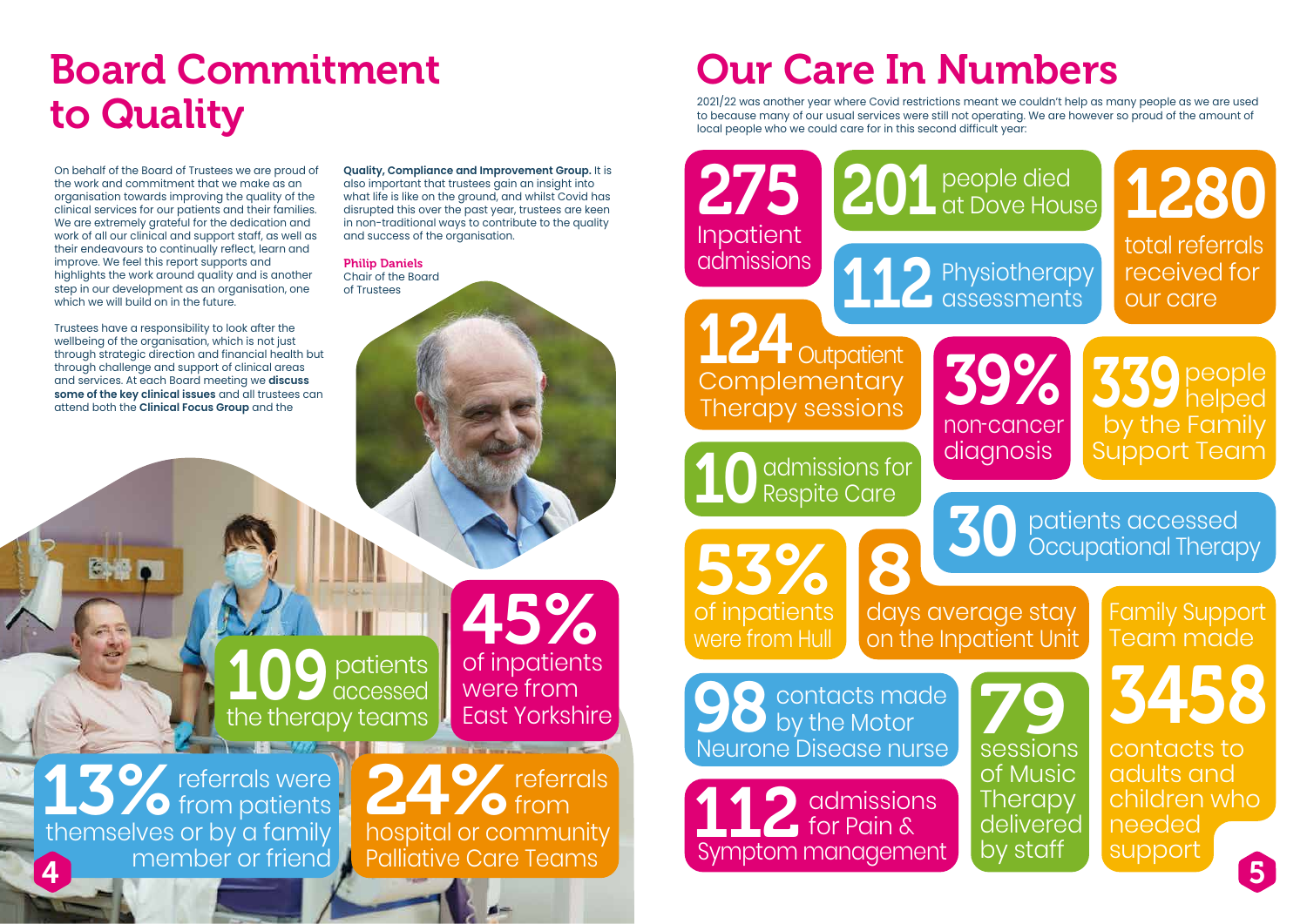# Looking Back:

Priorities for April 2021 – March 2022

### Maintaining an Accessible Service

After the unprecedented year before, when the Covid pandemic struck and completely changed the way we delivered care, we hoped 2021/22 would be a more normal one but sadly this was not the case. Continued Covid restrictions meant that many face to face services were still suspended and we could not care for as many people.

The new methods of working - adopting a digital approach and providing virtual consultations or telephone appointments – which were instigated in 2020, have been refined and developed as they became our new normal.

The hospice team continued to be adaptable. flexible and creative and have shown renewed resilience to continue operating in these new ways for far longer than anticipated.

We continued to maintain patient visiting. which we recognised early on as hugely important especially for those families facing bereavement. Patients and families welcomed this approach, as many had been unable to see their loved ones for days, weeks or even months whilst being in hospital. We have heard so many touching stories of visits making such a positive difference to families in these incredibly difficult days.



Working within our values and compassionate culture has been crucial. We have ensured staff could access help and support whenever needed, and maintaining visible and accessible clinical leadership was a key priority.

> We then extended the survey to hospice supporters and those who use our charity shops.

A similar survey has been created to find out how our volunteers feel about the hospice and their level of knowledge about the care we provide. Experience of the mospital contribution of the mospital contribution of the mospital contribution of the mospital contribution of the core we provide.

### Stakeholder Engagement

**Online referrals - the function to refer to our** services online was added to the hospice website. This improves access to our services, guides people to the most appropriate service and enables a referral to be done at any time or place.

During 2021/22 we began a Stakeholder Analysis project with an external independent research company, SMSR.

The aim of the project is to have a strong understanding of what the public and key stakeholders think and feel about Dove House in order to ensure we are making decision for future care based on the real needs of the community we serve.

> System (EPaCCS) - we went live in early 2021 enabling the recording and sharing of a patient's care preferences and key details about their care at the end-of-life. Details are shared across care settings, community, hospital, and hospices and is visible at all hours so that trained staff working across all care settings may upload/update/access the information promoting continuity of care.

A **public perceptions survey** was completed over the telephone with 800 households across Hull and East Yorkshire. The survey aimed to find what the public's level of awareness of hospice services is and opinions about the care we provide. Here are some of the findings:

> Dashboards – an internal dashboard to demonstrate clinical data has been created and we are working to expand the data selection and further develop this into an automated process. We will continue to review and develop recording, reporting, and content of clinical data and outcomes to gauge and drive service improvements.

Interviews have started to take place with health and social care professionals from across the region to find out what their knowledge of our services are, how we can support them to help more patients and if there are any reasons why referrals may not be made to the hospice. Results are due in late spring 2022

### Strengthening our digital approach – website/online referrals

#### SystmOne (patient database) conversion to palliative hospital from

palliative medicine - in collaboration with a local IT organisation we upgraded in September 2021. This new version enables improvements in bed management, prescribing, remote working, patient communication and reporting.

#### Electronic Palliative Care Co-ordinating

Digital and Data Steering Group - the group was originally established in 2020 however in summer 2021 the Senior Leadership Team took the lead on the project with input from key areas such as Information Governance and ICT. The aim is to work towards the creation of the hospice's first Digital and Data Strategy.

#### Quality, Compliance and Improvement Group

Whilst we have a specific Clinical Focus Group it is important that we look at driving quality and improvement across all aspects of our clinical care and services. The Quality, Compliance and Improvement Group ensures we pull all elements together and work as one team so there are no gaps in the critical components and support required to achieve high quality responsive services for our patients and their families.

The group involves representatives from all the clinical areas and services, people and development, support services, executive leadership and trustees. Many of the improvements we have made over the past year, which are highlighted in this report, have stemmed from this group and have been embedded in policies, procedures and working patterns.



# 92% had heard of Dove House

84% of those who were aware of the hospice<br>84% knew someone who had used the services

 $77\%$  knew Dove House is an  $\,$  independent local charity

98% of those who had experienced Dove House care would describe it as very good

91% of people would considering accessing hospice care should they need it

88% would want care<br>88% delivered in person

95% consider care being delivered in the home environment very important or important

 $46\%$  would preter a private room  $46\%$  if they were an inpatient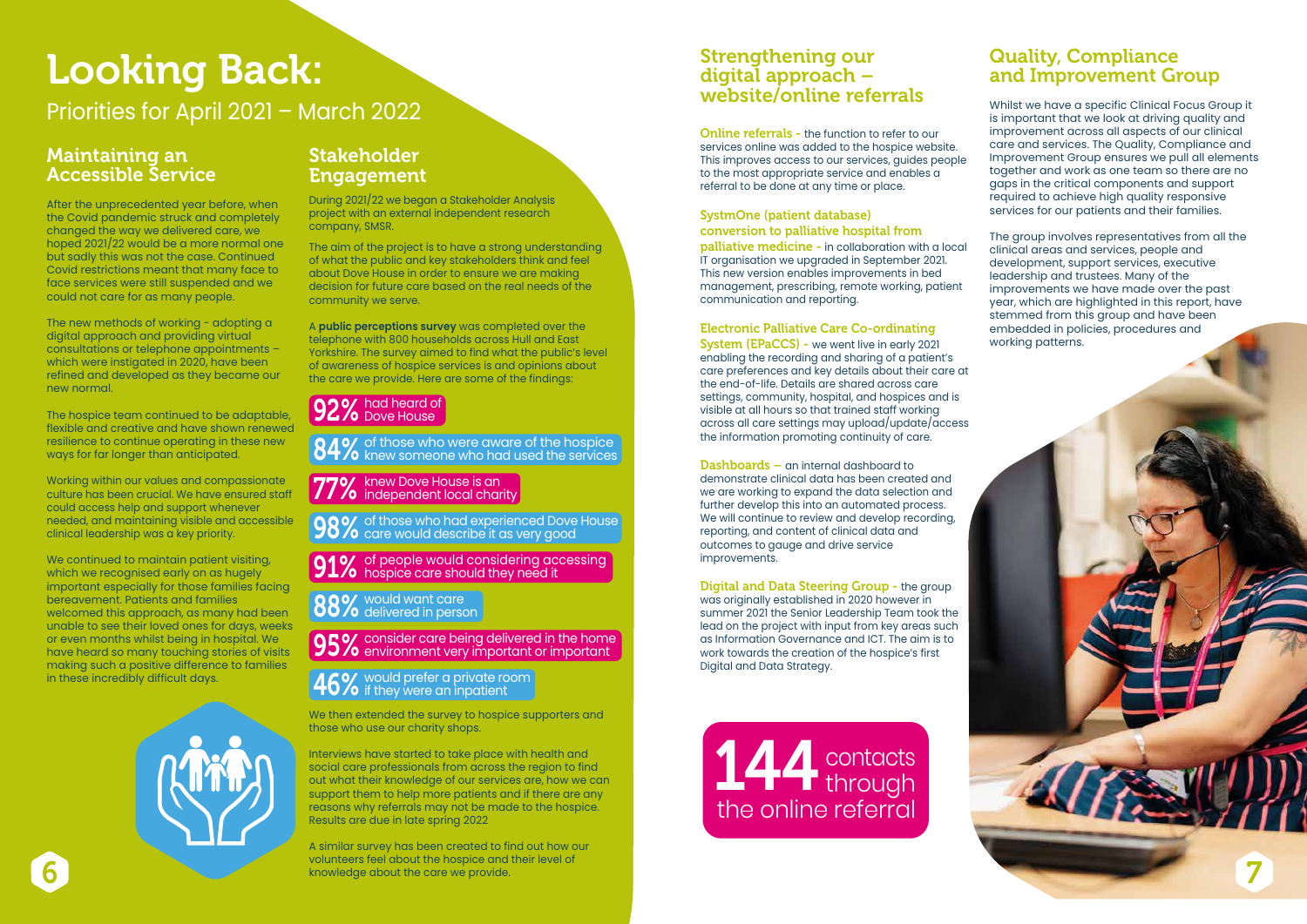### Children's Bereavement Groups

The Children's Bereavement Groups support children and young people between the ages of 6 and 17. The project continues to go from strength to strength and is supported by skilled and dedicated sessional workers and volunteers who help the children to explore their feelings around grief, develop coping strategies and gain support and friendship from other group members. Excellent relationships with external bodies have been developed to promote the service and signpost service users to further support.

- in 2021 97 children were referred
- $\bullet$  9 groups have been run in 2021/22
- **C** currently supporting 46 families
- **an all-day group for** younger children has been trialled
- school visits for young people who are struggling to attend the hospice for assessment have taken place
- $\bullet$  additional one-to-one sessions with older teenagers who are reluctant to attend a group setting
- **•** review of timing means the group is now more family friendly

**Making memory** bracelets

 *Attending the groups at Dove House has had such a positive impact on my life, it has changed my outlook on life, it has changed me as a person and for the better. I am so much more confident now.*

Caitlan, who attended the groups with her brother Lewis

Planting seeds of hope



Reading stories

The care that every member of staff provides whether that's a volunteer, nursing staff, or the catering team - is absolutely amazing. Dad had such a rapport with everybody and **I think if I could ask him now he would say he couldn't have been in a better place.** And for us, knowing that we were leaving Dad at Dove House when we went home allowed us to relax a little. **We knew when we turned away from the hospice he was being cared for and the care was second to none.**

 My dad died at Dove House after receiving absolutely amazing care in the midst of the Coronavirus pandemic. He initially came into the hospice for respite care but his illness got the better of him and he died peacefully four weeks later. I suppose had he gone into a hospital things would have been very, very different for us as a family. **If I'm honest Dove House was our life line for Dad.**

The care at Dove House starts at the front desk, from the first moment you step in the door it is incredible. I had never personally visited a hospice until my dad was unwell but I had heard about the amazing care they provided. It quickly became a home from home.

Dad was really afraid of going into a hospital, I think he was frightened that if he had gone in he wouldn't be coming out and, because of the Covid visiting restrictions, he wouldn't have been able to spend time with his family who he absolutely adored. **But Dove House was different;** Dad could have visitors whenever he wanted them, of course we all had to wear PPE and follow social distancing guidance, but we were always able to come, whatever time he wanted us here. **Dad was so grateful for the care that he got at Dove House and that we were able to be together like he wanted.** 





When we were given the news that Dad was dying we were immediately given the opportunity to start staying with him 24/7. We did that straight from that moment and from then on Dad was never on his own. It was treated like it was our home. Dad was moved up to the family flats so we could all be



together. There was a kitchen, you could bring food and watch tv, we couldn't have been in a better place. Having that opportunity to be alone as a family with my dad in just lovely surroundings, it stopped us being frightened. I wasn't frightened of death. I didn't feel like I was in a clinical place with my dad about to pass away. It certainly wouldn't frighten me if I had to do it again with someone else in the hospice. We were given peace and privacy in those final days knowing the hospice team were there for us if we needed them.

**If I'm honest the hospice couldn't have been any nicer. You are in the safe hands of professionals who have got your wellbeing and your dignity at heart.** We will always be grateful for the care that my dad, and us as a family, received.





# Laura – Dad's Story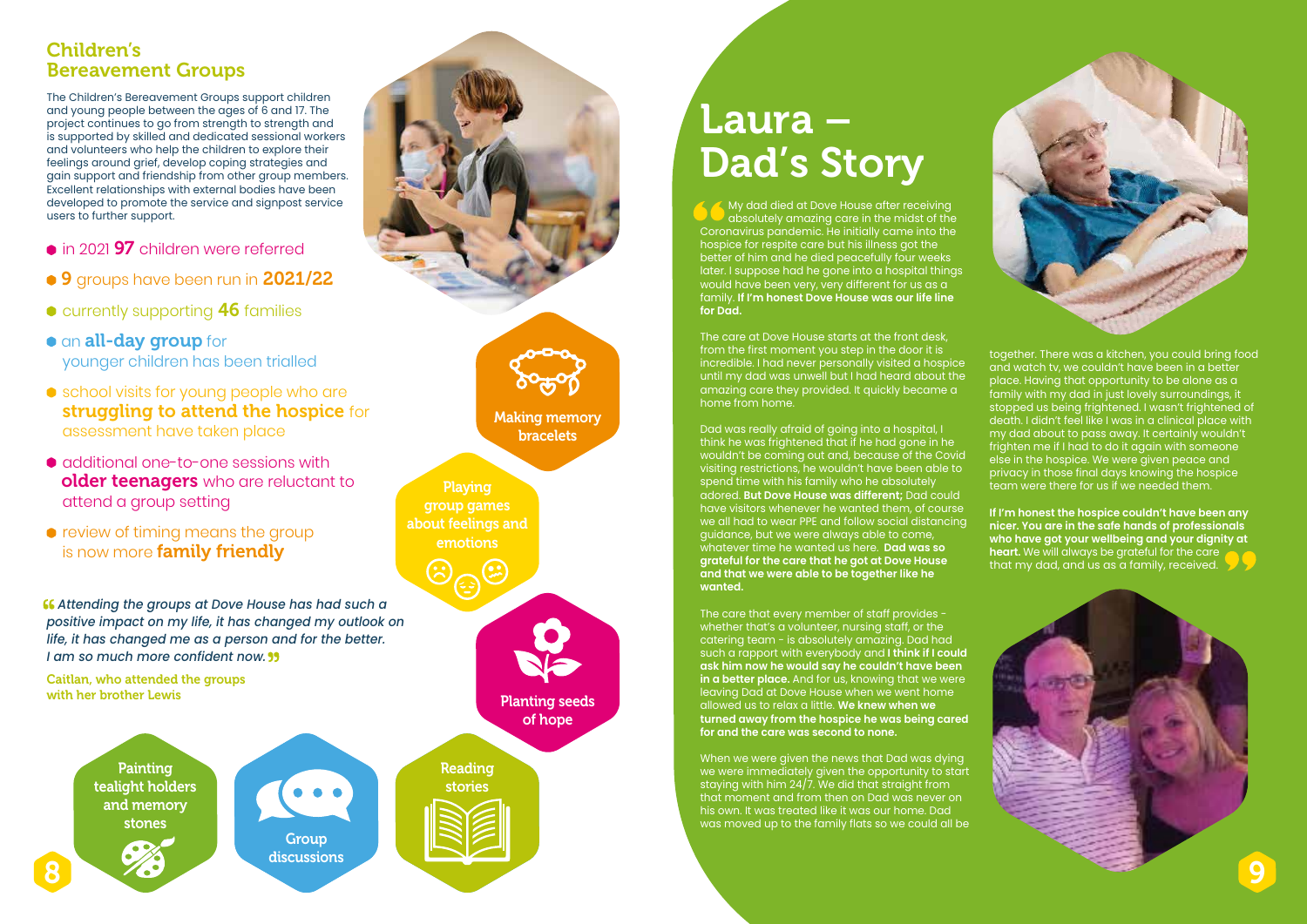# People and Development

# Supporting **Staff**

#### Promoting a Team Approach

Staff have continued to work together, support one another and be flexible to changing needs. Many staff have adopted new roles in different departments or new ways of working. Senior Leaders have been visible throughout providing accessible and responsive support, including out of hours.

#### **Review of Terms & Conditions**

Despite the competitive market across the sector we strive to recruit and retain a dynamic, enthusiastic and compassionate workforce. We value and respect our workforce and as such reviewed the terms and conditions of some nursing roles, ensuring we are more closely aligned to other statutory organisations. Currently we have 3% staff vacancies.

#### Developing a Transparent Approach to Development

- **O** offering on-line and virtual training
- **P** promoting learning from role modelling, reflection and shadowing.
- **•** regular clinical supervision encouraged with a new system to support this.
- **I** learning from individual cases promoted, with daily opportunities for group supervision.
- **P** promoting a compassionate approach to both the people we support and each other.
- celebrating successes and recognising times when staff have "gone the extra mile" through Magic Moment Awards

Promoting opportunities for staff development can improve personal wellbeing and job satisfaction, leading to greater staff retention. We recognised the need to be open and transparent regarding how staff can progress which resulted in the qualified nurses pay scales being reviewed, developing a clear and structured pathway promoting learning, as well as opportunities for pay progression.

#### Ensuring a Competent & Compassionate Workforce

Covid restrictions have meant we have needed to take a creative, and flexible approach to training and development by:

**Training -** In person training days have taken place covering topics such as First Aid, Moving and Handling of Patients, Resilience and Supervision/Appraisal training.

**Safeguarding - key staff were identified to complete** Safeguarding Adults and Children Level 3 training this year. In addition, the Designated Safeguarding Lead attended Advanced Safeguarding training Level 4.

**External Training Programme - a wide ranging** external training programme has been developed. Virtual Learning Events covering a range of topics for Health and Social Care Practitioners has allowed us to share our expertise to the wider care community.

> As restrictions have begun to lift, we have been able to restart our regular team building days for clinical staff which have been well received, and are crucial in promoting staff wellbeing, learning and reflection.

#### **Wellbeing**

Virtual Hospice School - allowed participants the opportunity to develop essential care and communication skills that are transferable to any health and care environment. We plan to deliver this in person during the summer of 2022.

training - in September 2021 funding was secured to develop and deliver a bespoke network to HUTH staff supporting people living with dementia.

> Promoting staff wellbeing, has always been integral to our vision, but never more so than during the challenges we have faced with the pandemic. Staff relaxation and wellbeing sessions have been offered on both a small group and individual basis. Staff were also offered personal support through their Line Manager, Employment Assistance Programme or the People and Development Department. Senior Leaders have also undertaken one to one meetings, allowing opportunities for any individual concerns to be explored and addressed as needed, promoting a person-centred approach.



**Health Education England - building on a** programme delivered to St Mary's Health and Social Care Academy in early 2021, we are piloting digital work experience and clinical placement opportunities, for both college and pre-registration non-medical learners next year.

# Training And Learning

Virtual Learning Environment (VLE) – Essential Education and Inductions have been transferred to the VLE which has meant training is more flexible by giving 24/7 access where employees can work at their own pace. We have also seen an increase in staff IT skills, as well as saving the associated costs of face to face training.

> 141 ECHO<br>sessions delivered

# 100% of staff completed all mandatory training responsibilities

Competencies - A competencies training day was held for nursing staff in the areas of Tracheotomy Care, NIPPV/Cough Assist, RIG/PEG and Stoma Care, Blood Transfusion and Verification of Death.

#### Hull University Teaching Hospitals (HUTH)

#### Humber Coast and Vale Workforce Group - we

are represented at this group which aims to create a shared agenda bringing together similarities in workforce plans and strategies and encourages equal partnerships in the sector. To support the group the hospice has continued to offer placements to student nurses, GP Registrars, and medical students.

### "Everyone a teacher, everyone a learner"

The Dove House Project ECHO team have continued to work to bring together private care providers, independent supported living, Primary Care, CCGs, Local Authorities, hospices, partner charities, hospitals and local universities/ further education. Sessions delivered via the ECHO video conferencing methodology have successfully demonstrated the development of communities of practice and mutual support given to staff from within these bodies.

This free training has been welcomed by care homes, domiciliary care and independent supported living at a difficult time when staff have been challenged and stretched to their limits.

The training for health and social care has covered a range of subjects. Expert topic speakers and presenters have also collaborated with Project ECHO to support the network and deliver training.

Our team were invited to present our ECHO hub at a national Hospice UK event promoting the impact of ECHO covering the Humber Coast and Vale area.





organisations received training for each ECHO topic

# staff vacancies 3%

**Current** 

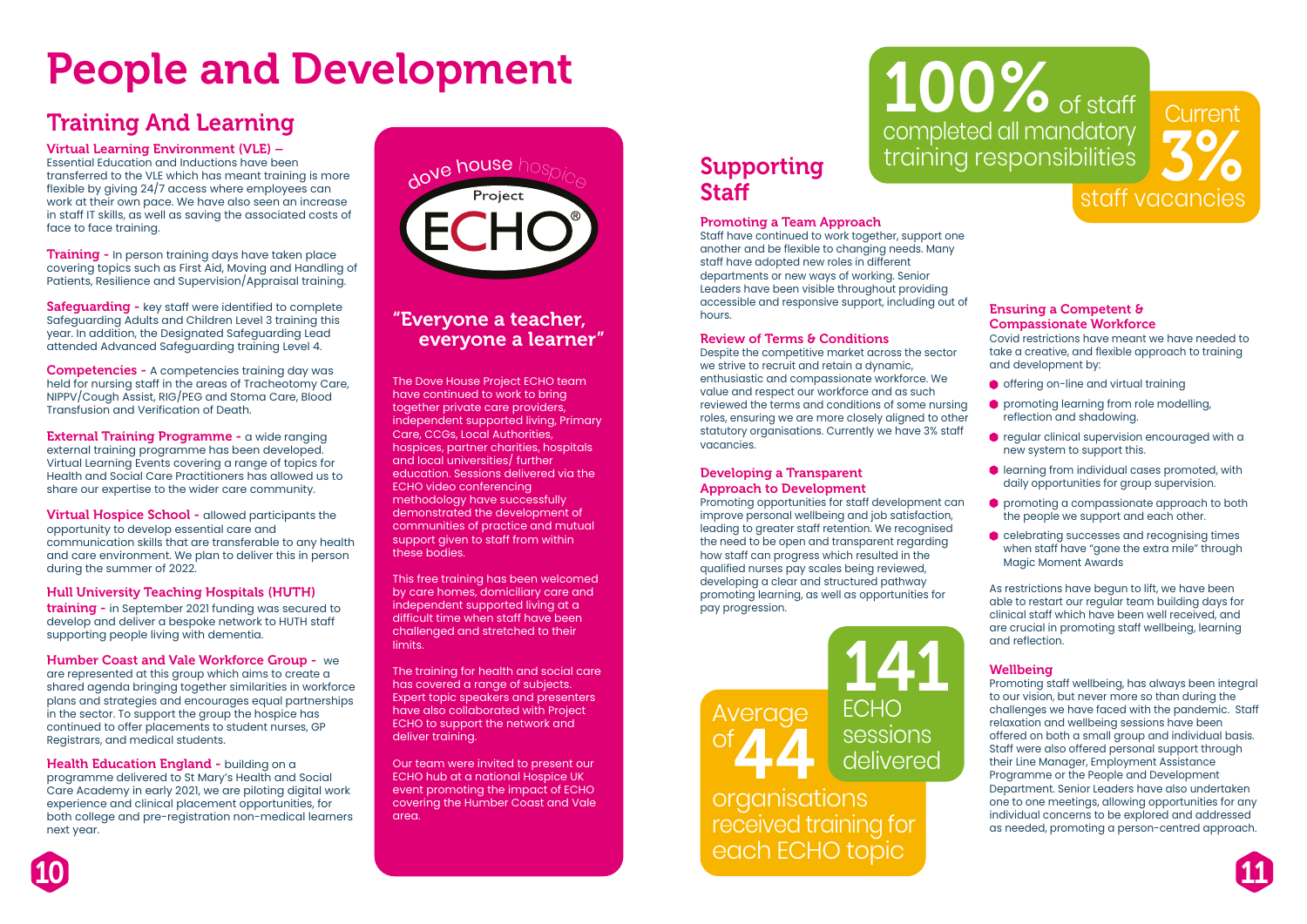# Promoting Patient Safety

### Electronic clinical incidents and falls reports

Electronic recording of Clinical Incidents has been in place from 1st March 2021 and Falls have been recorded electronically since 1st January 2022 replacing all paper records.

A bespoke database which creates a unique incident number has been built to record and manage these incidents and replicates all the fields previously on the paper forms.

We provide safeguarding training to all staff, including those working in non-clinical roles:

The database records if a Reflective Log has been issued, completed and/or discussed, if the Safeguarding Decision Tool was used and the appropriate score, plus Medication Incident Matrix Score.

- **all paid staff, completing online safeguarding** training (Level 1).
- **all clinical staff (Level 2)**
- **Senior Nurse Leaders and all Family Support** Team (Level 3)
- Designated Safeguarding Lead (Level 4)

After initial staff training, updates have been provided by video recordings which are now part of the Essential Education for Clinical Staff.

# Safeguarding

In 2021/22 **no safeguarding concerns** have needed to be escalated or reported to the Care Quality Commission (CQC).

We are intending to move from online to face to face training during 2022/23, to promote greater opportunities for open discussion, learning and reflection. Training is also provided on the Mental Capacity Act and Deprivation of Liberty.

#### Learning from Clinical Incidents

- **O** monthly Clinical Focus Newsletter which identifies key data, such as clinical incidents, falls, Magic Moments, completed audits, complaints and feedback. This is shared across the organisation, particularly with the Executive Leadership Team, Board of Trustees and Clinical Teams.
- **O** monthly Clinical Focus Meeting where data is shared and discussed, promoting opportunities for multiple perspectives to be heard and solutions to be explored.

Over the year we have had a total of **88**  incidents. **15** of these incidents were external to the organisation, meaning there were **73** internal incidents within the organisation. **59** of the total incidents have resulted in no harm and **28** have resulted in Low harm. There have been no incidents resulting in moderate harm, but **one** resulting in severe harm. This incident involved a patient with a possible illness related fracture which was reported to the CQC.

### Promoting a Learning Culture

- **Personal Protective Equipment (PPE) posters** displayed on the Inpatient Unit
- ighthrowing visitors could visit patients on the unit if wearing PPE and flexibility was offered to promote compassionate visiting.
- **O** patients were tested when appropriate and in accordance with current guidelines.

We continuously strive to learn, reflect and improve from any incidents, promoting a "no blame" and "just culture" across the organisation and are committed in ensuring robust systems are in place to promote learning.

We have developed an internal learning and improvement register which identifies what measures we have taken to strengthen and improve practice.

Staff complete reflective accounts and undertake a reflective discussion with their line manager following any clinical incidents.

#### Clinical Focus

### Prevention & Management of Infection

- **Infection Control meetings now take place every** eight weeks and follow a new Terms of Reference.
- our Infection Control Lead provides quidance to the wider staff.
- **C** contingency plans created in case of any outbreaks which include recommendations and action plans.
- **C** Clinical Essential Education includes an Infection Control and Prevention module with video guides for "donning" and "doffing" and PPE.
- **Hand Hygiene Audits have been completed every** six months.
- Green "ready to use" labels are in use to show rooms that have been cleaned and are ready for admission.
- **C** "Safer" Sharps (needles) have been purchased wherever possible to lessen the risk of a sharps injury.

## Covid Measures

We continued to follow guidelines published by the Government and Public Health England surrounding the Covid pandemic:

# 418,096 items of PPE were used





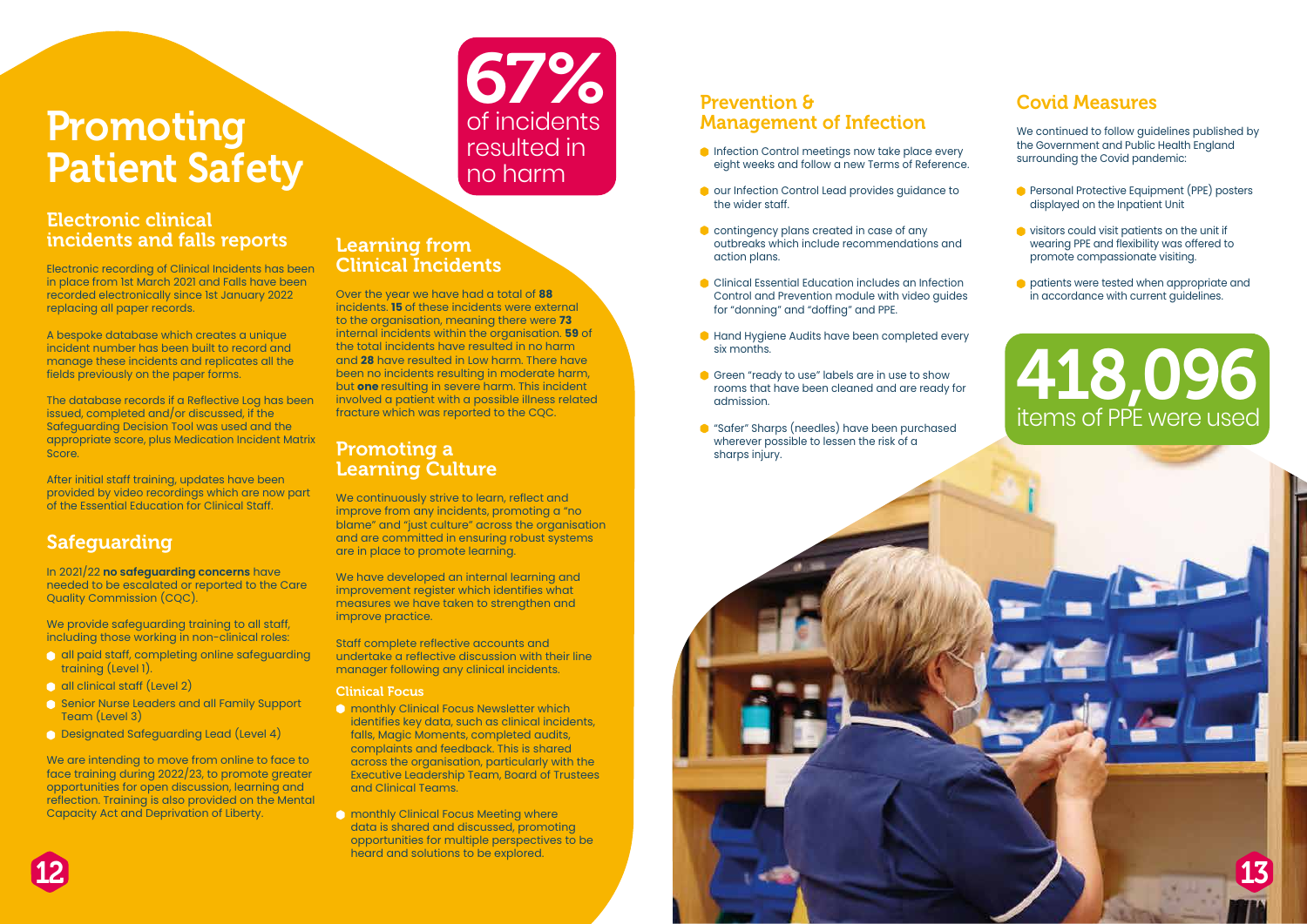### **Tissue** Viability

- a detailed review of all tissue viability policies has been undertaken, ensuring procedures are evidence based and in accordance with best practice.
- a wound care formulary developed, promoting a consistent and effective approach to the management of wounds.
- a digital approach adopted where all wounds can be photographed and uploaded onto the patient's electronic record, improving continuity of care.
- support and training have been provided to all staff, ensuring they feel competent and confident in wound care.
- wound care champions established who will receive further in-depth training to improve ongoing learning in this area.
- **O** wound care competencies are in the initial stages of development.

All pressure ulcers assessed as Category 3 or above are reported both internally, as well as to the Care Quality Commission (CQC). We also record whether pressure ulcers are "acquired" or "inherited", meaning it is easier to identify when a pressure ulcer has developed during an episode of care.

In total, we have reported **23** Category 3 pressure ulcers and above. Of these, 14 have been inherited, and 9 have been acquired.

A Safeguarding Decision-Making Tool, is now completed for all Category 3 pressure ulcers and above to determine if a referral to the Local Authority Safeguarding Team is appropriate. None of the reported pressure ulcers have required a referral to the Local Authority.

### Medicines Management

- **falls risk assessment and management plan**  is completed for all patients on the Inpatient Unit within six hours of admission.
- $\bullet$  the assessment will be reviewed on a weekly basis and in the event of a change in the patient's condition or if the patient experiences a fall.

To ensure medicines are recorded, prescribed and administered safely we provide annual Medicine Management training to all clinical staff. Staff involved in the administration of medication, are also expected to complete relevant annual competency assessments. An audit of the drug cards is routinely completed every **3 months**. Thorough and robust systems are in place to identify any potential omissions or errors at a timely stage. We have also worked in collaboration with key stakeholders and partners to review our approach to ordering Controlled Drugs, ensuring medicines are readily available as required. The Accountable Officer attends the Regional Local Intelligence Networks and submits quarterly reports as required. It is intended to complete the self-assessment audit tool for the accountable officer in the near future.

**Passive Infrared (PIR) monitor - this is a** free-standing battery-operated device which sounds an alert when a patient crosses the infra-red beam.



There has been **18** falls. Of these, **10** have resulted in No Harm and **8** have resulted in Low Harm. No falls have resulted in Moderate or Severe Harm.

The falls assessment documentation and process has recently been reviewed and revised as part of the response to a complaint the previous year regarding an Inpatient fall:

#### Assessment Documentation

#### Therapy

If a patient is identified as at high risk of a fall then a referral to the Therapy Team will be made within 72 hours of admission for further assessment. The patient will be seen by either a Physiotherapist or Occupational Therapist.

#### Information

Written information regarding useful tips to avoid slips and falls have been given out on admission or discharge to relevant patients.

**TVU** reported pressure ulcers required referral to Local Authority No  $14$  14  $15$ 



#### **Equipment**

**Beds -** we now have two specialist beds with built in bed exit alarm systems. These have also reduced the need for crash mats which for some can be a trip hazard.

**Aids -** a number of easy reach aids are available on the unit to assist patients in picking up belongings or getting dressed to avoid bending or reaching down.

#### Training

Following the introduction of these revised measures, a face to face staff training session is planned to reinforce and consolidate good practice.



No falls resulted in Moderate or Severe Harm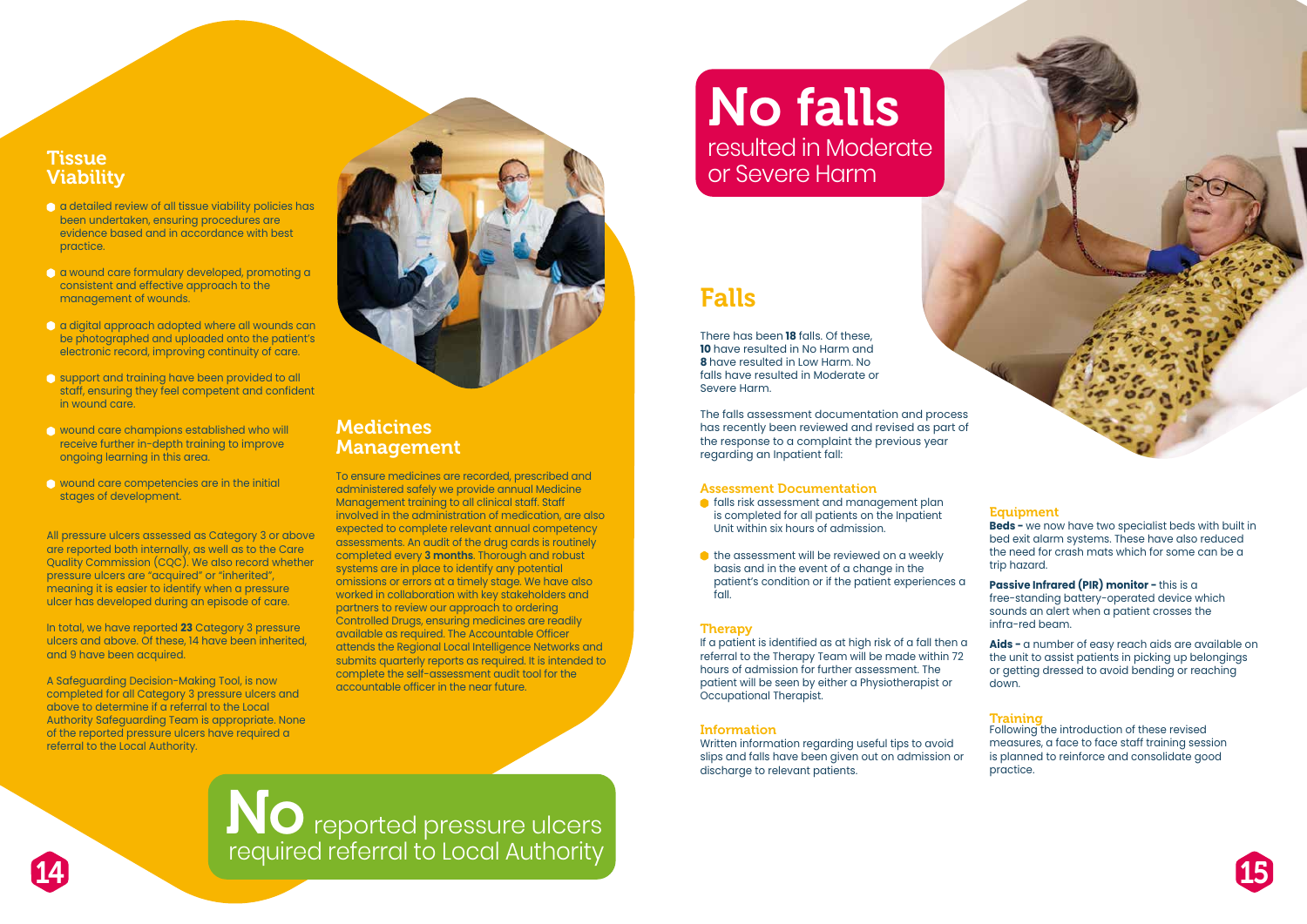My granny was at Dove House back in 2019 just before Covid hit, she died peacefully with me by her side. Not long after she died my grandad became ill and was diagnosed with heart failure, because Granny had been at Dove House Grandad wasn't afraid of accessing their services for himself. One day when he was at the hospice breathing group, they noticed he was struggling more than normal to breathe; the doctor spoke with him and they decided he would be admitted for symptom control. By this time we were mid-Covid and it was even more worrying with Grandad being ill too, but being able to safely visit him was such a relief. We are a very close family and the bond my grandad had with my son, Zakary, was just the sweetest. Bringing Zakary in to visit was amazing, one lovely day we wheeled Grandad out into the garden while Zakary was able to run around and be free. We looked at the beautiful fish and spent time together as a family like we would have if he had been at home. **It was the last time Zakary saw Grandad and I am so glad it was a happy moment at Dove House.** 

Experiencing the hospice for a second time was obviously different because of Covid restrictions **but the care was the same.** Despite restrictions to keep everyone safe the **gentleness and love** you feel in the building is still there. Because Grandad was at Dove House for so long we built up a good relationship with the staff. They knew Grandad, they knew us and knew when we needed a chat or a joke or to be left alone. I cannot thank them enough for always knowing what we needed and



making us feel comfortable no matter what emotion we were feeling. Grandad was able to be in a cuddle bed which was incredible, it meant my mum could sit on the bed with him and be close with a photo of Granny close by on his bedside. He wasn't eating much but he was able keep his favourite ice lollies in the fridge, it was nice for him to have something he loved. Moments like that are so important and as we look back they are some of the moments we cherish the most.

**Despite Covid we were still looked after as a whole family and we were included every step of the way, every decision was made with us – it was us and Grandad, not his illness, at the centre of the care. Just like it had been for Granny.**

Within the family and friends questionnaire which we encourage service users to complete honestly, **three family members raised some concerns** regarding the care provided on the Inpatient Unit. Although they did not wish to make a formal complaint, these concerns were also investigated<br>thoroughly, and specific learning points

I am still amazed at all of the different departments it takes to keep a hospice going and how many services they offer, even after you lose someone they are still there helping you through your grief. Everyone's care there ensured that we see the hospice as a place of comfort and we are able to return with ease.



# Emily - Granny and Grandad's Story

### Risk Register

The risk register has been reviewed and strengthened by the Senior Leadership Team. This has allowed potential risks across all organisational departments to be identified and assessed in terms of their likelihood and impact. Remedial action plans have also been included to demonstrate how the risks could be minimised. This is continuously reviewed with the Trustees and Executive Leadership Team, to ensure the identified risks, likelihood and remedial plans remain accurate and appropriate.

### Introduction of Safety Huddles

During 2021/22 we were committed to introducing the use of safety huddles in our Inpatient Unit. Safety Huddles are short, multi-disciplinary meetings to share information about potential or existing safety risks. Each day members of the clinical and support teams, such as doctors, nurses, caretakers, domestics and catering staff, come together and meet for 10 minutes to identify any potential risks. This may include people experiencing delirium, at high risk of falling, dehydration or pressure ulceration. It also allows an opportunity to discuss and reflect any recent untoward clinical incidents. This co-ordinated approach promotes a safe environment, by allowing any risks to be actively identified, shared and managed. This also promotes team working by sharing ideas, learning from each other and reflecting on what has gone well, or what we could do to improve.

# **Complaints**

We actively encourage feedback regarding the care we provide, and want to ensure everyone receives the highest standards of care. All feedback is addressed positively, including complaints and concerns, as we believe these all provide an opportunity for learning and reflection.

#### **One formal clinical complaint was received during 2021/2022.**

The complaint was made by a professional involved with a patient following discharge from the hospice. The complaint was investigated and a thorough response was given. The complainant was satisfied with our response however, we have identified potential learning, resulting in the development of a discharge planning working group. This group will ensure all relevant policies and procedures are reviewed.

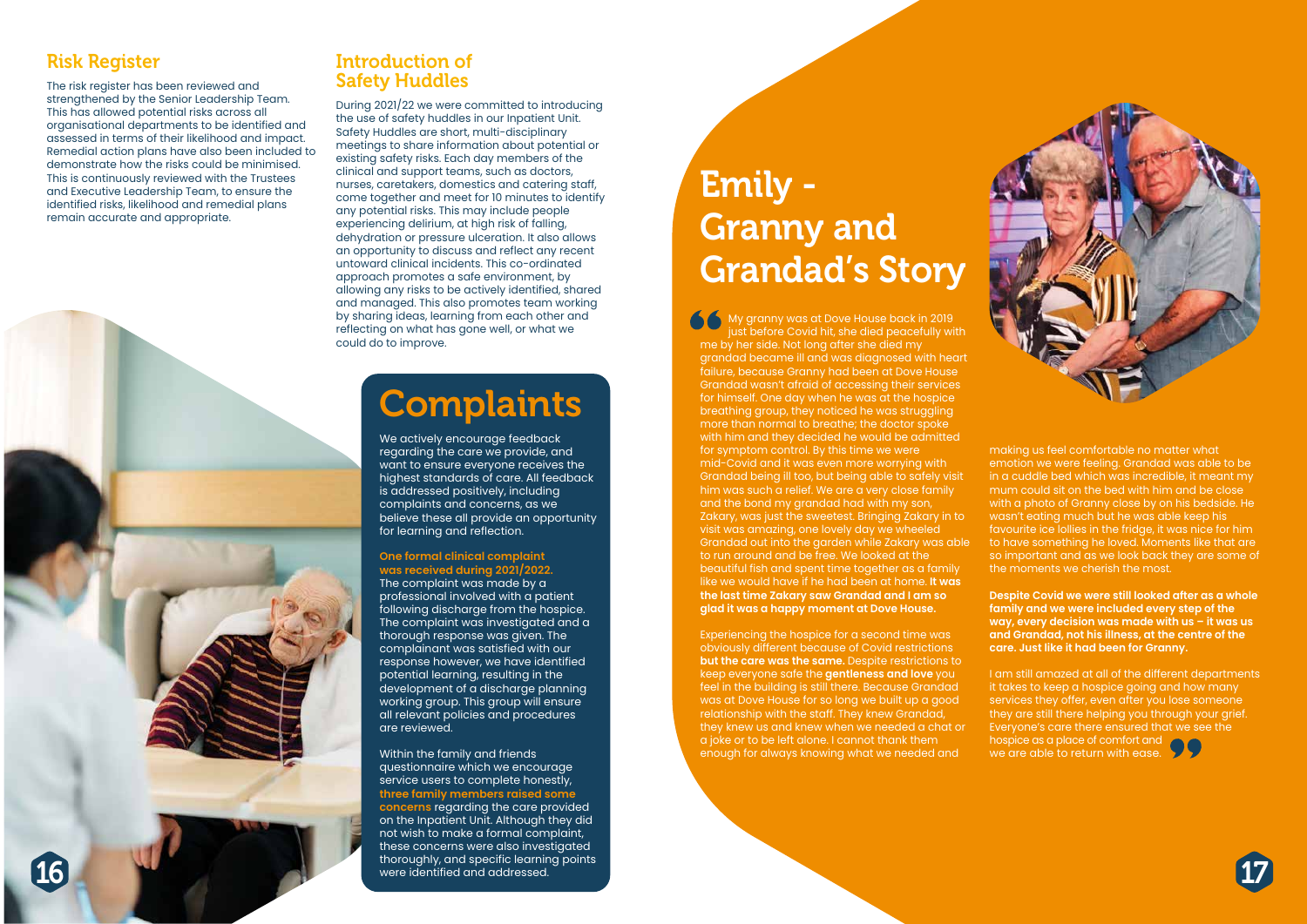# Our Participation in Clinical Audits

# Some words from patients' families:

**1** It's a total rollercoaster but he got the best care he sorely needed and deserved. What a team you have in Dove House - everyone always had a smile and a kind/funny word. The world, for me, will never be the same without him but he had the best care we could've given him, for which I'm eternally grateful to you all.  $\bullet \bullet$ 

**66 Thank you for the first class care** and treatment provided to my mum. The support and advice for myself was also much appreciated. You should be proud of the service you provide individually and as part of a team. It makes a massive difference at a difficult time. $\bullet \bullet$ 

**<sup>66</sup>** We are so grateful that our much-loved mum got to spend her final weeks at Dove House Hospice, cared for by you all with such kindness and compassion. Thank you for making us, as a family, feel welcome and comfortable during each visit. Nothing was too much trouble.  $\bullet \bullet$ 

**66** On behalf of our dearly loved dad, we would like to send you our heartfelt thanks to all of you who cared for him. You truly are 'a little piece of heaven on earth'. The care and compassion you gave Dad, especially on the final day was beautiful.  $\bullet \bullet$ 

Clinical audit, as one of the pillars of clinical governance, is integral to Dove House Hospice's quality improvement efforts. There has been a systematic process of identifying priorities and supporting implementation of clinical audit projects in Dove House Hospice since 2014.

A total of 26 of 32 (81%) planned audits projects were either completed or in progress currently during 2021/22. The completed clinical audit projects were largely multidisciplinary in nature and involved nurses, the therapy team, family support team, health and safety manager, doctors and the clinical data coordinator.

> ASSISTED YDRATION RESPECT **OCESS AUDIT**

VANCED CARE PLANNING)

THE DYING **HASE AUDIT** 

**ANAGEMENT** OF BOWEL **BSTRUCTION END OF LIFE** 

**MANAGEMENT** 

The audit topics for 2021/22 included the following:

**ADHI TO DIS CHE** 

**MEDIC** 

**MOU** 

WOU

**INFE** CO<sub>1</sub>

> CAR RE-

**FALLS** 

| <b>RENCE</b><br><b>CHARGE</b> | <b>THERAPY TEAM</b><br><b>DOCUMENTATION</b>   |                      |
|-------------------------------|-----------------------------------------------|----------------------|
| <b>CKLIST</b>                 | <b>CONTROLLED DRUGS</b>                       | ŀ                    |
| <b>AL GASES</b>               | <b>ADMINISTRATION</b><br><b>TIME</b>          | PR                   |
| <b>THCARE</b>                 | <b>OXYGEN RE-AUDIT</b>                        | (AD                  |
| <b>ID CARE</b>                | <b>STAFF RELAXATION</b><br><b>SESSIONS</b>    |                      |
| <b>CTION</b><br><b>ITROL</b>  | <b>DELIRIUM</b>                               | P<br>M               |
| E PLAN<br>AUDIT               | <b>OUT OF HOURS</b><br><b>TELEPHONE CALLS</b> | O <sub>1</sub><br>A1 |
| <b>AUDIT</b>                  | <b>PRESCRIPTION/</b><br><b>DRUG CARD</b>      | <b>PAIN</b>          |

# **CLINICALLY**

COVID TEMPLATE

INTEGRATED PALLIATIVE CARE OUTCOME SCALE (IPOS) RECORDED ON SYSTM ONE

**DEMOGRAPHICS** 

ELECTRONIC PALLIATIVE CARE **COORDINATION** SYSTEM (EPACCS)

USE OF DOCTORS ADMISSION PROFORMA

#### The table below shows yearly accomplishment of clinical audit project:

| <b>Year</b> | <b>Number</b><br><b>Completed</b> | <b>Number</b><br><b>Planned</b> | <b>Percentage</b><br><b>Completion</b> |
|-------------|-----------------------------------|---------------------------------|----------------------------------------|
| 2017/18     | 17                                | 31                              | 55%                                    |
| 2018/19     | 32                                | 38                              | 84%                                    |
| 2019/20     | 35                                | 38                              | 92%                                    |
| 2020/21     | 21                                | 28                              | 75%                                    |
| 2021/22     | 26                                | 32                              | 82%                                    |



**66 We all really appreciated your** care, support, concern and understanding, [you had] a deep respect for her wishes. It was never going to be easy for us, but you supported us through a very difficult journey. We felt better able to cope because of you.





**66** To all the staff (including catering who always made sure there was ice-cream available, even during his restless nights!), my heartfelt thanks to you all.  $\bullet\bullet$ 

**66** Your care and compassion for our mum turned what had been a living nightmare into many months of cherished memories for all of us. You were the only place where she felt safe and comfortable, where she was able to enjoy time with friends and family and where she could, if only for fleeting moments, feel like the woman she was before her diagnosis. Most importantly for us, you gave her many more happy months of being our mother, and us her sons - for this we are forever grateful, and it was thanks to the unwavering commitment, optimism and often ingenuity of you all that this was made possible.  $\bullet$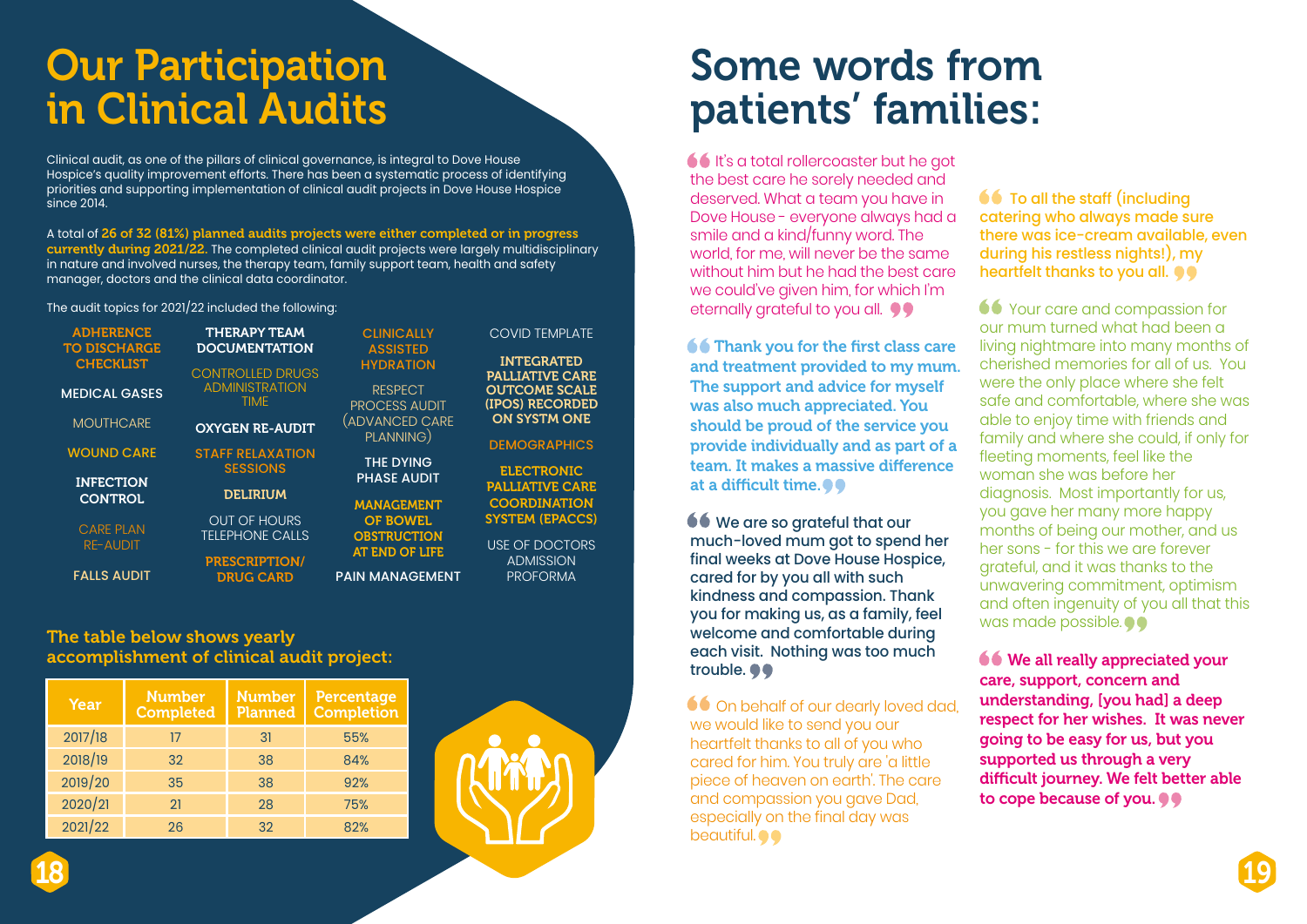



# Priorities for Improvement:

Goals for April 2022 – March 2023

## Developing our Workforce

The health and social care workforce is changing, and new roles are emerging. We want to:

- $\bullet$  be aligned to the external landscape, ensuring all roles are embedded within the organisation, allowing the skills and qualities of our workforce to be utilised, as well as promoting opportunities for development.
- **C** recruit and retain staff with the correct values and skill set to ensure the provision of high-quality care.
- $\bullet$  minimise any potential barriers to staff recruitment.
- **inspire our workforce to join us in our journey of** continuous improvement.
- **C** hear everyone's ideas and encourge them to share creativity as well as any concerns they may have.
- $\bullet$  build and strengthen our existing mechanisms to share good practice.

We want to ensure every patient and their family have the chance to give their honest feedback on the care they have received from Dove House, and to give them the opportunity to suggest areas of improvement. Whilst the current system of feedback is working we believe there is more to do with both traditional and digital methods to capture this feedback and learn from it.

# Update of Nurse Call System

The groups are going from strength to strength and we plan to extend this work in to supporting schools who need extra resources for bereaved students.

We are looking to install a modern aid call system which is flexible and mobile and can meet the ever-changing priorities and demands on our Inpatient Unit. This will help us to adapt to meet increasing complexities and dependencies from our patients. The functionality will also provide additional benefits so we can set reminders and incorporate more detailed information to support the clinical teams. Ultimately we expect the new system to maximise staff efficiency and improve the overall quality of the care provided.

### Reviewing the Patient Feedback System

**O** encouraging those who are earlier in their illness to get to know us

 $\bigcirc$  investing time and resources into building networks, and undertaking community engagement to culti vate links with all local groups and people.

### Shaping our Services

We are hopeful that in 2022/23 means we will be able to re-open some of our other services and are using this time to plan what our day services and community outreach will look like.

> **n** mechanisms in place to enable all feedback gathered to be used effectively.

 $\bigcirc$  to hear when things go well but also when they don't.

#### Stakeholder Analysis Project

The Stakeholder Analysis Project will be key to shaping the future of Dove House care as we strive to ensure that we are delivering what the community needs.

> **n** use the "You said, we did" framework to demonstrate how feedback has been used



The results from all stages of the engagement project will be collated and analysed to help us make informed decisions about patient care, services provided and barriers to access.

#### Children's Bereavement Groups

#### Increasing Awareness

We will be increasing awareness and promotion of the hospice to try to ensure that anyone who could benefit from our care knows who we are and what we can do to support them, with an emphasis on reaching people earlier in the journey of their illness.

### Widening our Reach

With the formation of the Integrated Care System we anticipate change, but we also see many opportunities, particularly in regards to greater collaboration.

We are committed to:

 ensuring we have a visible presence across the region so the whole community can access our services at the right time.

 engaging with hard to reach groups, ensuring an equitable and responsive approach.

 work in partnership to ensure clear, structured referral pathways are in place so that care is seamless and well co-ordinated for those with co-morbidities, particularly those living with frailty and dementia.

#### **Diversity**

At Dove House we are committed to advancing equality and opportunity in every area of our work, including care, recruitment, volunteering and governance. In 2022/23 members of the Executive Leadership Team will be working on a project to further ensure the hospice is open and fair to anyone with a recognised and legally protected characteristic.

### Patient & Carer Involvement

Reflection and continuous learning are critical in shaping our future services. We want:

 to learn and share together, listening to the stories of those accessing our services.

 actively encourage all patients and visitors to complete our Family & Friends questionnaires.

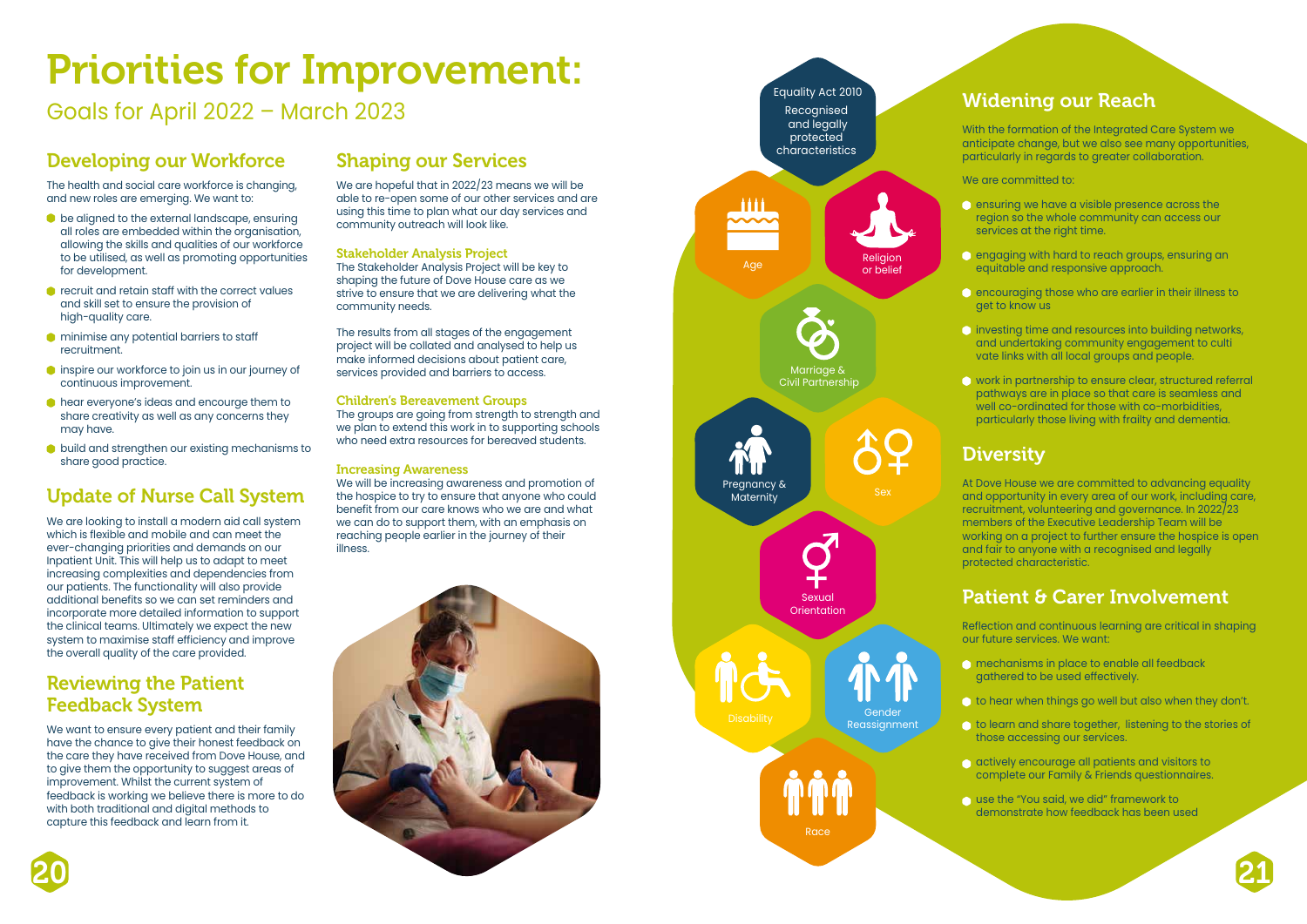Malt whisky served in a crystal glass for a patient who was struggling and fancied his favourite tipple.





Curling a patient's hair after a bath so she felt like herself again.



Patient was a catholic priest and a tablet was set up so Mass could be watched online every day.

The summer house in the garden was decked out for a private meal for a patient and his family.



A wedding was arranged in the hospice with a professional photographer to capture the moments.





Patient's fingerprint was taken and made into a keepsake key ring for his mum after he died.

# Extra Special Moments

The care Dove House provides is, and always will be, about going the extra mile to enable patients and their families to have the best quality of life, and to create moments that will truly matter for the people we care for. Here are some of the lovely memories we helped make:

> Birthday hamper given to a patient to share with his family on his special day.

### A new building design

- **Improving the Inpatient Unit to include more** single rooms.
- **all bedrooms and public spaces to have**  connections to the landscape, be dementia friendly and maximise natural daylight and ventilation.
- **C** reconfigure all other clinical services so these are easily accessible through a main public focal point.
- **building and landscape to be sustainable in the**  widest sense – incorporating flexibility and room for expansion, environmental sustainability and low future maintenance.
- improve layout and arrangements for all non-clinical areas.

The existing hospice facility was built in 1990 and so is over 30 years old. Over this period, we have also extended and made a number of adaptations, that while allowing us to provide additional services, has fundamentally changed how we deliver care and services across the site. We also have to acknowledge that the demand on our services has changed over time and the current facility is now in desperate need of redevelopment and upgrading so we have a modern hospice building that will meet the needs of patients, relatives and loved ones. Our overarching design philosophies include:

**Benchmarking - It is intended to participate in** the clinical benchmarking with other hospices across the UK. This will be achieved by collecting relevant data regarding patient safety metrics, such as falls, pressure ulcers and medication incidents, as well as patient activity metrics such as bed occupancy and throughput. This will allow us to measure and compare our organisational outcomes over time with our peer organisations.

- **Research Assessment Outcome Measures for**  Malignant Bowel Obstruction (RAMBO): currently at the stage of report and publication writing.
- **2** Resolve Identifying and addressing symptoms and concerns: resources to support implementation of outcome measures.
- **3** The DAMPen-D study: Improving the Detection, Assessment, Management, and Prevention of Delirium in Specialist Palliative Care Units - to develop and improve Guidelines for delirium care in palliative care settings.

### Measuring Impact

#### Integrated Palliative Care Outcome Scale

(IPOS) - Our overall aim is to consistently embed outcome measurement in clinical practice and procedures, to enable us to improve care and demonstrate the impact of the service.

#### Involvement in Research Projects